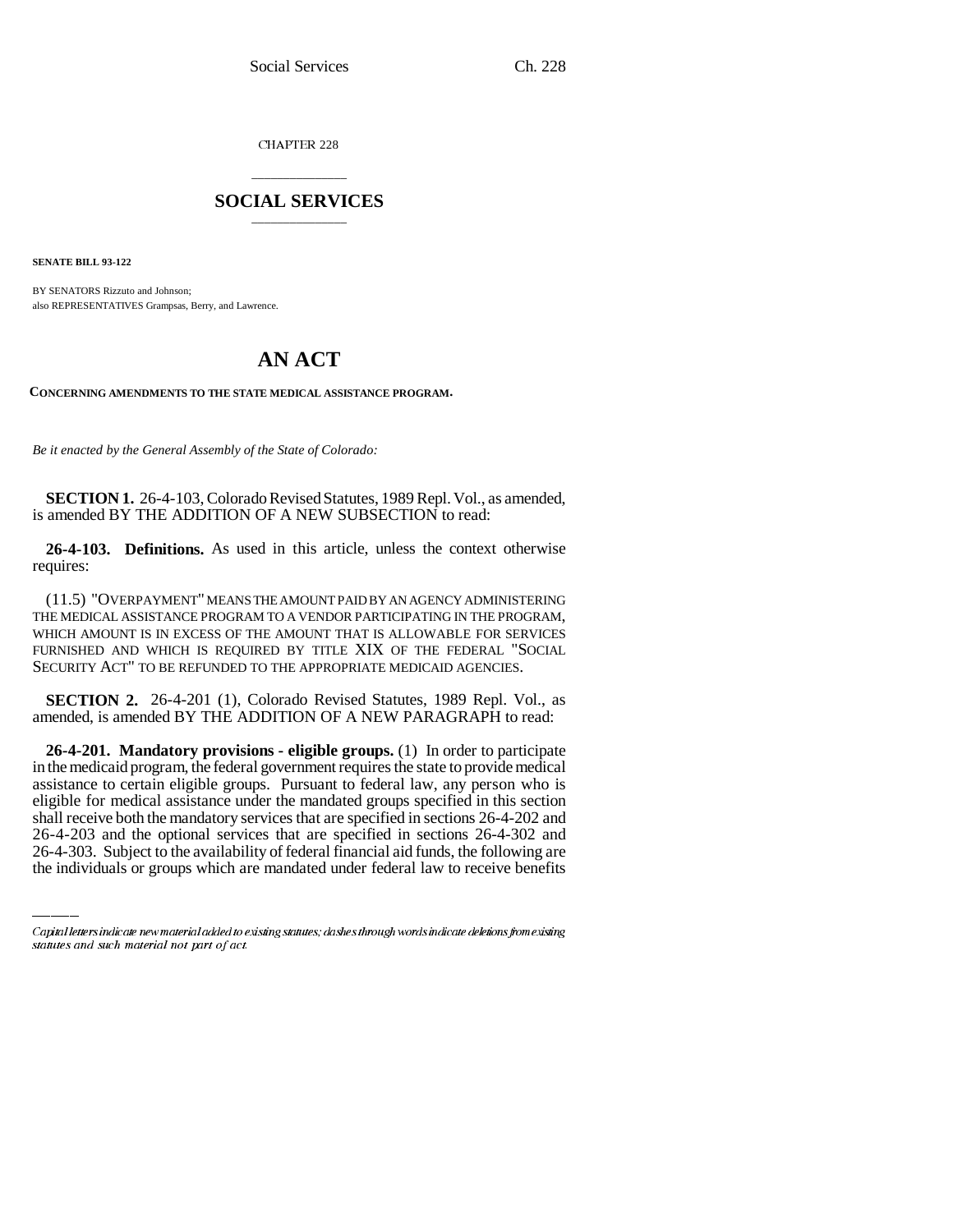under this article:

(m.5) DISABLED WIDOWS OR WIDOWERS FIFTY THROUGH SIXTY YEARS OF AGE WHO HAVE BECOME INELIGIBLE FOR FEDERAL SUPPLEMENTAL SECURITY INCOME OR STATE SUPPLEMENTATION AS A RESULT OF BECOMING ELIGIBLE FOR FEDERAL SOCIAL SECURITY SURVIVOR'S BENEFITS, IN ACCORDANCE WITH THE SOCIAL SECURITY ACT,42 U.S.C. SEC. 1383c.

**SECTION 3.** The introductory portion to 26-4-403 (2) and 26-4-403 (2) (b), Colorado Revised Statutes, 1989 Repl. Vol., as amended, are amended to read:

**26-4-403. Recoveries - overpayments - penalties - interest - adjustments liens.** (2) Any overpayment to a vendor by the state department, or a recipient due to the vendor's omission, error, fraud, or defalcation, including those of personal needs funds made pursuant to section 26-4-504, shall be recoverable in the following manner:

(b) In order to collect the amounts specified in paragraph (a) of this subsection (2), the state department may withhold subsequent payments to which the vendor is or becomes entitled and apply the amount withheld as an offset. Except where the overpayment resulted from the vendor's fraud, or under terms mutually agreed upon by the state department and the vendor, the amount withheld as an offset shall not exceed twenty-five percent of the payment to which the vendor is entitled. THE STATE BOARD SHALL ESTABLISH IN RULES THE RATE AT WHICH AN OVERPAYMENT MAY BE OFFSET, WITH PROVISION FOR A REDUCTION OF SUCH RATE UPON A GOOD CAUSE SHOWN BY THE VENDOR THAT THE RATE AT WHICH PAYMENT WILL BE WITHHELD WILL RESULT IN AN UNDUE HARDSHIP FOR THE VENDOR. IN DETERMINING WHETHER TO GRANT A GOOD CAUSE REDUCTION, THE STATE DEPARTMENT SHALL CONSIDER THE IMPACT OF COLLECTING THE AMOUNT PROVIDED BY STATE BOARD RULES ON THE QUALITY OF PATIENT CARE AND THE FINANCIAL VIABILITY OF THE PROVIDER. The state department may also take such other steps administratively as are available for the collection of the amounts specified in paragraph (a) of this subsection (2).

**SECTION 4.** Part 4 of article 4 of title 26, Colorado Revised Statutes, 1989 Repl. Vol., as amended, is amended BY THE ADDITION OF A NEW SECTION to read:

**26-4-403.7. Automated medical assistance administration.** (1) THE GENERAL ASSEMBLY HEREBY FINDS AND DECLARES THAT THE AGENCY RESPONSIBLE FOR THE ADMINISTRATION OF THE STATE'S MEDICAL ASSISTANCE PROGRAM WOULD BE MORE EFFECTIVE IN ITS ABILITY TO STREAMLINE ADMINISTRATIVE FUNCTIONS OF PROGRAM ADMINISTRATORS AND VENDORS UNDER THE PROGRAM THROUGH THE IMPLEMENTATION OF AN AUTOMATED SYSTEM THAT WILL PROVIDE FOR THE FOLLOWING:

- (a) ELECTRONIC CLAIM SUBMITTALS;
- (b) ON-LINE ELIGIBILITY DETERMINATIONS;
- (c) ELECTRONIC REMITTANCE STATEMENTS;
- (d) ELECTRONIC FUND TRANSFERS; AND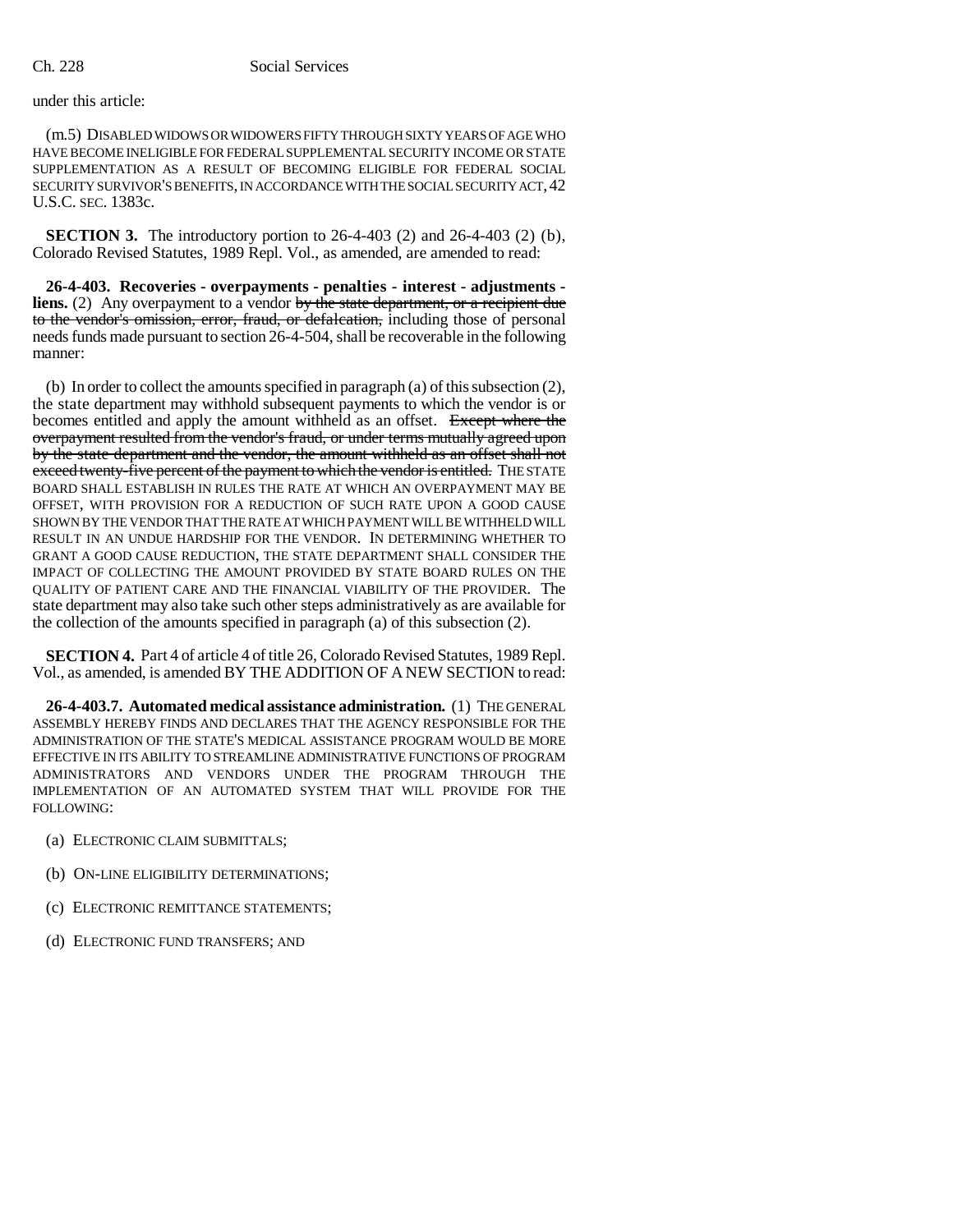(e) AUTOMATION OF OTHER ADMINISTRATIVE FUNCTIONS ASSOCIATED WITH THE MEDICAL ASSISTANCE PROGRAM.

(2) THEREFORE, THE GENERAL ASSEMBLY DECLARES THAT IT IS APPROPRIATE TO ENACT LEGISLATION, AS SET FORTH IN SUBSECTION (3) OF THIS SECTION, THAT AUTHORIZES THE STATE DEPARTMENT TO DEVELOP AND IMPLEMENT AN AUTOMATED SYSTEM FOR PROCESSING CLAIMS AND PAYMENTS UNDER THE MEDICAL ASSISTANCE PROGRAM, AS WELL AS FOR OTHER ADMINISTRATIVE FUNCTIONS ASSOCIATED WITH THE PROGRAM.

(3) THE EXECUTIVE DIRECTOR OF THE STATE DEPARTMENT SHALL DEVELOP AND IMPLEMENT AN AUTOMATED SYSTEM THROUGH WHICH MEDICAL ASSISTANCE CLAIMS AND PAYMENTS AND ELIGIBILITY DETERMINATIONS OR OTHER RELATED TRANSACTIONS MAY BE PROCESSED. THE SYSTEM SHALL PROVIDE FOR THE USE OF AUTOMATED ELECTRONIC TECHNOLOGIES. THE AUTOMATED SYSTEM MAY BE IMPLEMENTED IN PHASES IF DEEMED NECESSARY BY THE EXECUTIVE DIRECTOR. THE AUTOMATED SYSTEM SHALL BE IMPLEMENTED ONLY AFTER THE EXECUTIVE DIRECTOR DETERMINES THAT:

(a) TECHNOLOGY IS AVAILABLE AND PROVEN TO PERFORM SATISFACTORILY IN A PRODUCTION ENVIRONMENT;

(b) ADEQUATE FINANCING IS AVAILABLE TO FACILITATE THE IMPLEMENTATION AND MAINTENANCE OF THE SYSTEM. FINANCING MAY INCLUDE, BUT IS NOT LIMITED TO, FEDERAL FUNDS, APPROPRIATIONS FROM THE GENERAL FUND, PROVIDER TRANSACTION FEES, OR ANY OTHER FINANCING MECHANISMS WHICH THE STATE DEPARTMENT MAY IMPOSE, AND GRANTS OR CONTRIBUTIONS FROM PUBLIC OR PRIVATE ENTITIES.

(c) THE SYSTEM HAS BEEN SUCCESSFULLY INSTALLED AND FULLY TESTED; AND

(d) ADEQUATE VENDOR TRAINING HAS BEEN PROVIDED FOR AN ORDERLY IMPLEMENTATION.

(4) ON OR BEFORE JULY 1, 1993, AND PRIOR TO THE IMPLEMENTATION OF THE AUTOMATED SYSTEM, THE EXECUTIVE DIRECTOR OF THE STATE DEPARTMENT, WITH INPUT FROM THE PHARMACY ADVISORY COMMITTEE, CREATED IN SECTION 26-4-408, SHALL SUBMIT TO THE STATE MEDICAL ASSISTANCE AND SERVICES ADVISORY COUNCIL CREATED IN SECTION 26-4-108, THE STATE BOARD, AND THE JOINT BUDGET COMMITTEE OF THE GENERAL ASSEMBLY AN IMPLEMENTATION PLAN, ADDRESSING THE ITEMS TO BE DETERMINED IN SUBSECTION (3) OF THIS SECTION.

**SECTION 5.** 26-4-404 (3) (b) (IV), Colorado Revised Statutes, 1989 Repl. Vol., as amended, is amended to read:

**26-4-404. Vendors - payments - rules.** (3) (b) (IV) Nothing in this subsection (3) shall apply to any county with a population of twenty thousand or less; EXCEPT THAT A VENDOR MAY PROVIDE CAPITATED SERVICES IN SUCH COUNTIES IF THE VENDOR HAD A CONTRACT TO PROVIDE SUCH SERVICES ON OR BEFORE JULY 1, 1992.

**SECTION 6.** 26-4-416 (3) (b), Colorado Revised Statutes, 1989 Repl. Vol., as amended, is amended to read: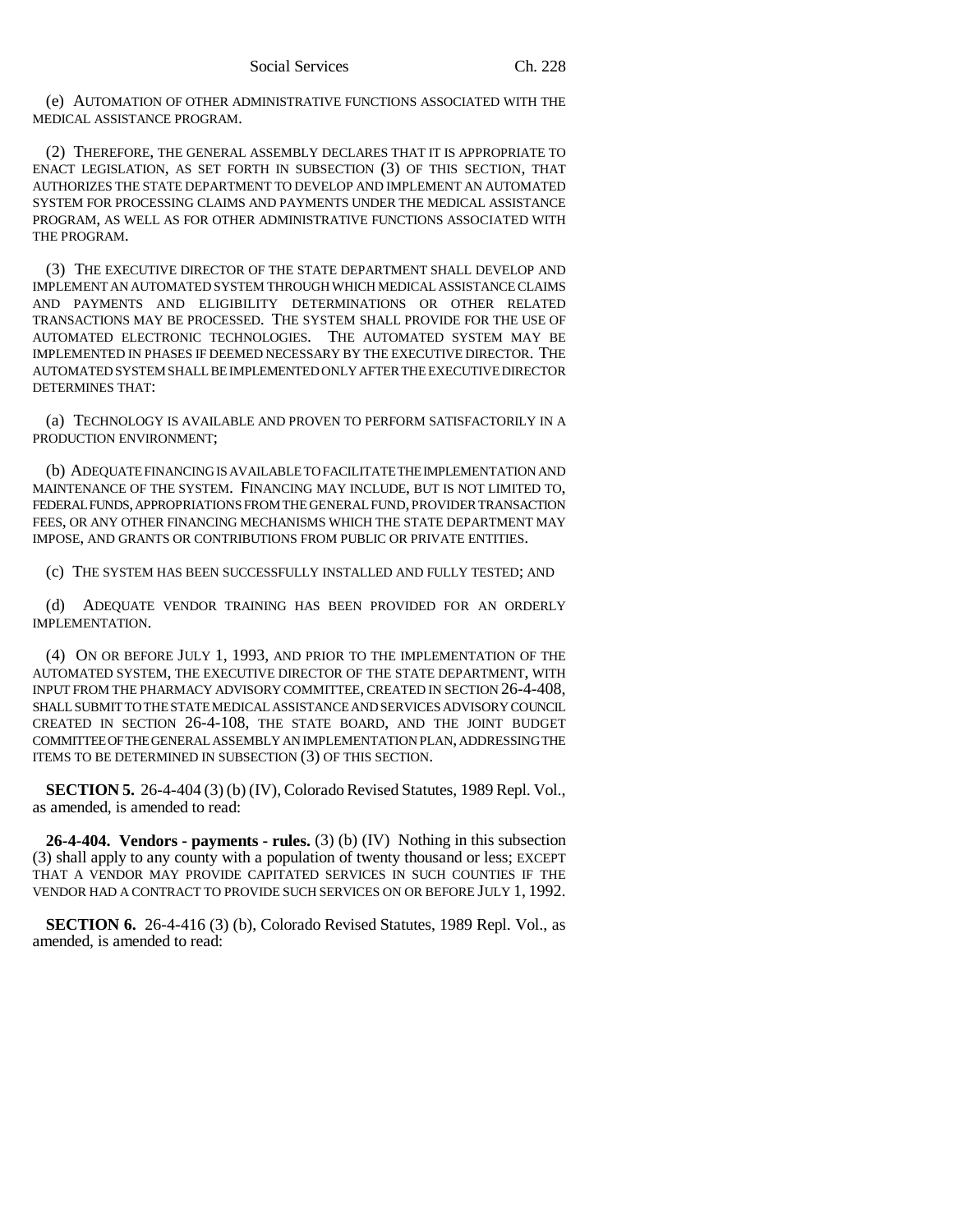### Ch. 228 Social Services

**26-4-416. Vendor assessment plan created - purpose - conditional repeal.** (3) (b) In the event federal financial participation is not available as provided in paragraph (a) of this subsection (3), then any assessments made or credited to the vendor assessment fund for which federal funds are not available shall be returned to the remitting vendor. ANY OVERPAYMENT TO A VENDOR BY THE STATE DEPARTMENT AS A RESULT OF THE DENIAL OF FEDERAL FINANCIAL PARTICIPATION SHALL BE RECOVERABLE BY THE STATE IN THE SAME MANNER AND FOLLOWING THE SAME PROCEDURES AS SPECIFIED IN SECTION 26-4-403 (2).

**SECTION 7.** 26-4-504 (3) and (4), Colorado Revised Statutes, 1989 Repl. Vol., as amended, are amended to read:

**26-4-504. Personal needs funds - amount - patient personal needs trust fund required - funeral and burial expenses - penalty for illegal use.** (3) All personal needs funds shall be held in trust by the nursing facility or intermediate care facility for the mentally retarded, or its designated trustee, separate and apart from any other funds of the facility, in a checking account or savings account or any combination thereof established to protect and separate the personal needs funds of the patients. At all times, the principal and all income derived from said principal in the patient personal needs trust fund shall remain the property of the participating patients, and the facility or its designated trustee is bound by all of the duties imposed by law upon fiduciaries in the handling of such fund. The facility or its designated trustee shall post a surety bond in the AN amount of ten thousand dollars to protect ASSURE THE SECURITY OF ALL PERSONAL NEEDS FUNDS DEPOSITED IN the patient personal needs trust fund.

(4) The state department shall establish rules and regulations concerning the establishment of a patient personal needs trust fund and procedures for the maintenance of a system of accounting for expenditures of each patient's personal needs funds. These rules and regulations shall provide that the nursing facility or intermediate care facility for the mentally retarded shall maintain complete records of all receipts and expenditures involving the patient personal needs trust fund, that all expenditures shall be approved by the patient, legal custodian, guardian, or conservator prior to an expenditure, and that each patient or his SUCH PATIENT'S legal custodian, guardian, or conservator shall be given at least a quarterly accounting of the receipts and expenditures of such funds.

**SECTION 8.** 26-4-504 (2) (b), Colorado Revised Statutes, 1989 Repl. Vol., is RECREATED AND REENACTED, WITH AMENDMENTS, to read:

**26-4-504. Personal needs funds - amount - patient personal needs trust fund required - funeral and burial expenses - penalty for illegal use.** (2) (b) (I) ON AND AFTER OCTOBER 1, 1992, THE BASIC MAXIMUM AMOUNT PAYABLE PURSUANT TO SUBSECTION (1) OF THIS SECTION FOR PERSONAL NEEDS SHALL BE NINETY DOLLARS FOR THE FOLLOWING PERSONS:

(A) A MEDICAL ASSISTANCE RECIPIENT WHO RECEIVES A NON-SERVICE CONNECTED DISABILITY PENSION FROM THE UNITED STATES VETERANS ADMINISTRATION, HAS NO SPOUSE OR DEPENDENT CHILD, AND IS ADMITTED TO OR IS RESIDING IN A NURSING FACILITY, OTHER THAN FACILITIES DESCRIBED IN SECTION 26-12-401; AND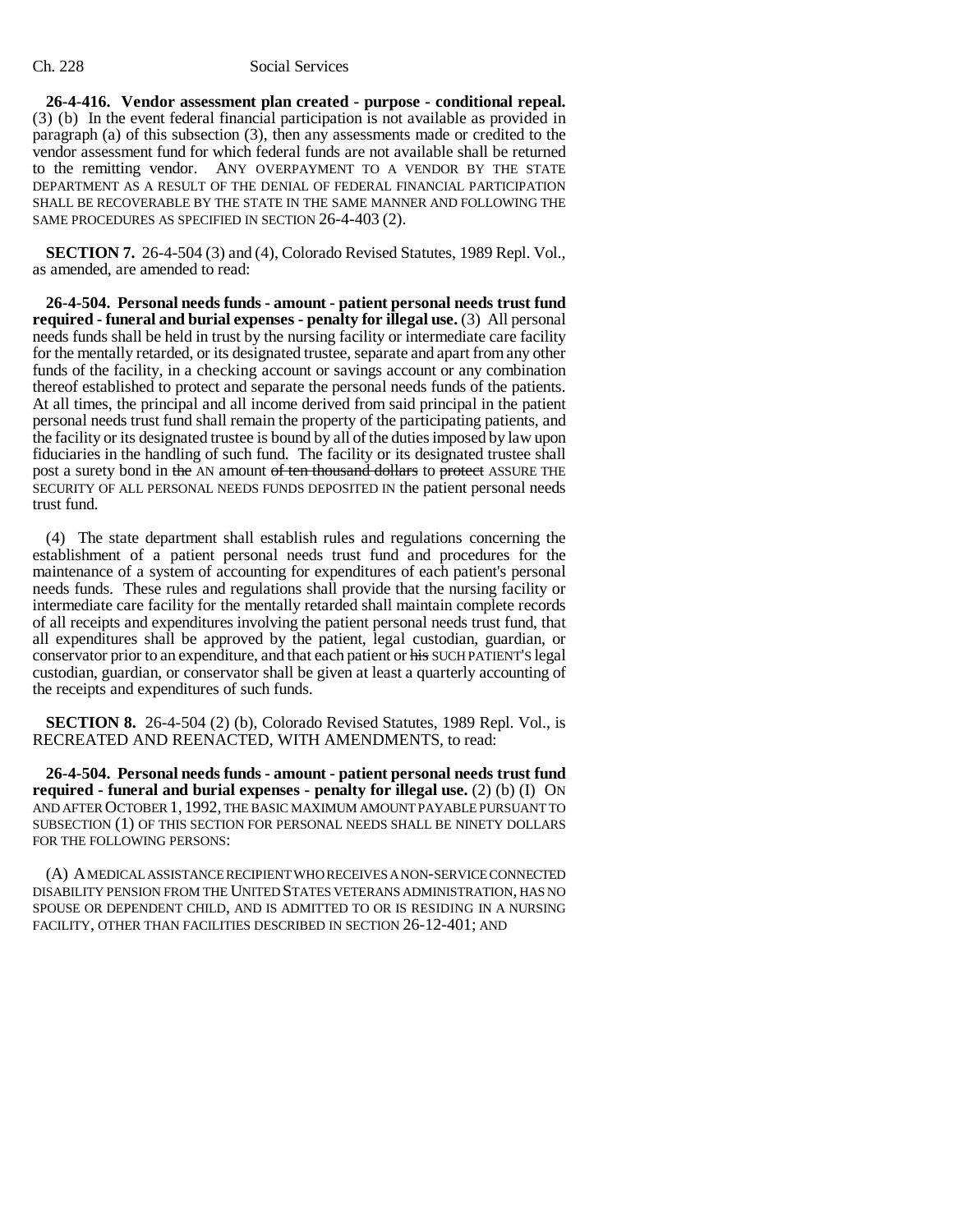Social Services Ch. 228

(B) A MEDICAL ASSISTANCE RECIPIENT WHO IS A SURVIVING SPOUSE OF A PERSON WHO RECEIVED A NON-SERVICE CONNECTED DISABILITY PENSION FROM THE UNITED STATES VETERANS ADMINISTRATION, HAS NO DEPENDENT CHILD, AND IS ADMITTED TO OR IS RESIDING IN A NURSING FACILITY, OTHER THAN FACILITIES DESCRIBED IN SECTION 26-12-401.

(II) THIS PARAGRAPH (b) IS REPEALED, EFFECTIVE SEPTEMBER 30, 1997.

**SECTION 9.** 26-4-518.5 (1) and (3), Colorado Revised Statutes, 1989 Repl. Vol., as amended, are amended to read:

**26-4-518.5. Purchase of health insurance for recipients.** (1) The state department shall purchase group health insurance for a medical assistance recipient who is eligible to enroll for such coverage if enrollment of such recipient in the group plan would be cost-effective. IN ADDITION, THE STATE DEPARTMENT MAY PURCHASE INDIVIDUAL HEALTH INSURANCE FOR A MEDICAL ASSISTANCE RECIPIENT WHO IS ELIGIBLE TO ENROLL IN A HEALTH INSURANCE PLAN IF ENROLLMENT OF SUCH RECIPIENT WOULD BE COST-EFFECTIVE TO THIS STATE. A determination of cost-effectiveness shall be in accordance with federal guidelines established by the secretary of the United States department of health and human services.

(3) The state department shall pay any premium, deductible, coinsurance, or other cost-sharing obligation required under the group plan for services covered under the state medical assistance plan. IN ADDITION, THE STATE DEPARTMENT SHALL PAY ANY PREMIUM, DEDUCTIBLE, COINSURANCE, OR OTHER COST-SHARING OBLIGATION REQUIRED UNDER AN INDIVIDUAL PLAN PURCHASED BY THE STATE DEPARTMENT FOR A MEDICAL ASSISTANCE RECIPIENT PURSUANT TO SUBSECTION (1) OF THIS SECTION. Payment of said services shall be treated as payment for medical assistance. Coverage provided by the purchased group health insurance plan shall be considered as third-party liability for the purposes of section 26-4-518.

**SECTION 10.** 26-4-525 (1) (c) (I), Colorado Revised Statutes, 1989 Repl. Vol., as amended, is amended to read:

**26-4-525. Financing of single entry point system.** (1) The single entry point system shall be financed with the following moneys:

(c) County contributions, as follows:

(I) The total for the fiscal year beginning July 1, 1990, and for each fiscal year thereafter, which totals shall serve as the base for determining the contribution required in subparagraph (II) of this paragraph (c), of the following: The counties' five percent contribution for home care allowance AND ADULT FOSTER CARE services as required by section 26-1-122.

**SECTION 11.** 26-4-526 (8), Colorado Revised Statutes, 1989 Repl. Vol., as amended, is repealed as follows:

**26-4-526. Purchase access to medicaid program.** (8) This section is repealed, effective July 1, 1993.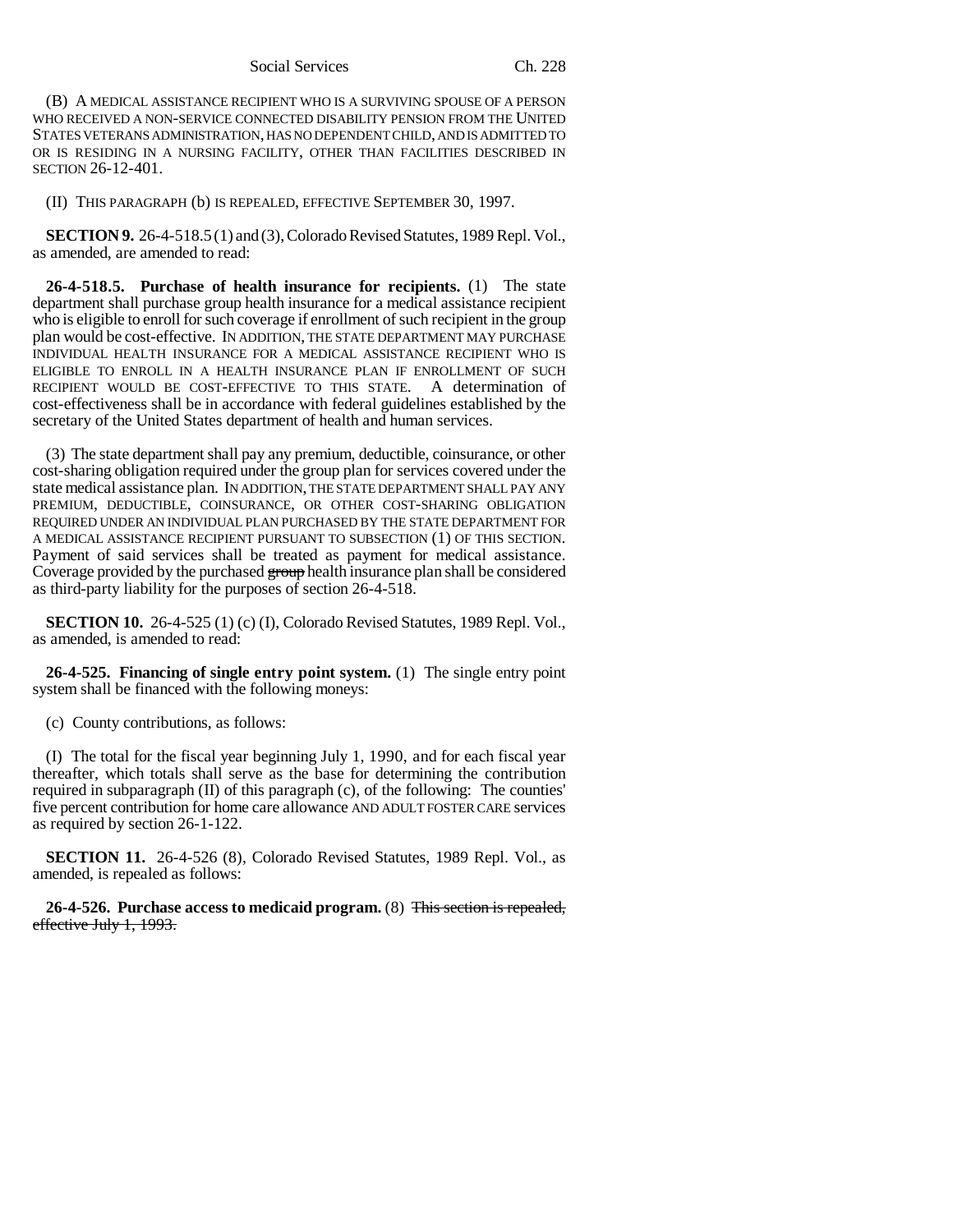**SECTION 12.** 26-4-603 (4) and (6), Colorado Revised Statutes, 1989 Repl. Vol., as amended, are amended to read:

**26-4-603. Definitions.** As used in this subpart 1 and subpart 3 of this part 6, unless the context otherwise requires:

(4) "Alternative care services" means a package of personal care AND homemaker and adult day care services provided in a state-certified alternative care facility.

(6) "Case management services" means services FUNCTIONS performed by a case management agency, including: The assessment of a client's needs, the development and implementation of a case plan for the client, the coordination and monitoring of service delivery, the direct delivery of services as provided by this part 6 or by rules adopted by the state board, the evaluation of service effectiveness, and the reassessment of the client's needs. CASE MANAGEMENT SERVICES SHALL BE REIMBURSED AS AN ADMINISTRATIVE EXPENSE.

**SECTION 13.** 26-4-607 (1) (c) and (2), Colorado Revised Statutes, 1989 Repl. Vol., as amended, are amended, and the said 26-4-607 is further amended BY THE ADDITION OF A NEW SUBSECTION, to read:

**26-4-607. Services for the elderly, blind, and disabled.** (1) Subject to the provisions of this subpart 1, home and community-based services for the elderly, blind, and disabled shall include only the following services:

## (c) Case management;

(2) All providers of home and community-based services for the elderly, blind, and disabled including case management, may be separately certified to provide other services, if otherwise qualified.

(3) A CASE MANAGEMENT AGENCY MAY BE CERTIFIED TO PROVIDE THE SERVICES DESCRIBED IN SUBSECTION (1) OF THIS SECTION, IF OTHERWISE QUALIFIED AS A PROVIDER UNDER THE STATE MEDICAL ASSISTANCE PROGRAM.

**SECTION 14.** 26-4-645 (1) (a), (1) (c), (1) (e), and (3), Colorado Revised Statutes, 1989 Repl. Vol., as amended, are amended to read:

**26-4-645. Services for long-term-care eligible persons.** (1) Subject to the provisions of this subpart 3, the home and community-based services program for persons with AIDS or ARC shall include the following continuum of long-term care services:

- (a) Case management services;
- (c) Home health services;
- (e) Hospice services;

(3) The provision of the services set forth in subsection (1) of this section shall be subject to the availability of federal matching medicaid funds, pursuant to Title XIX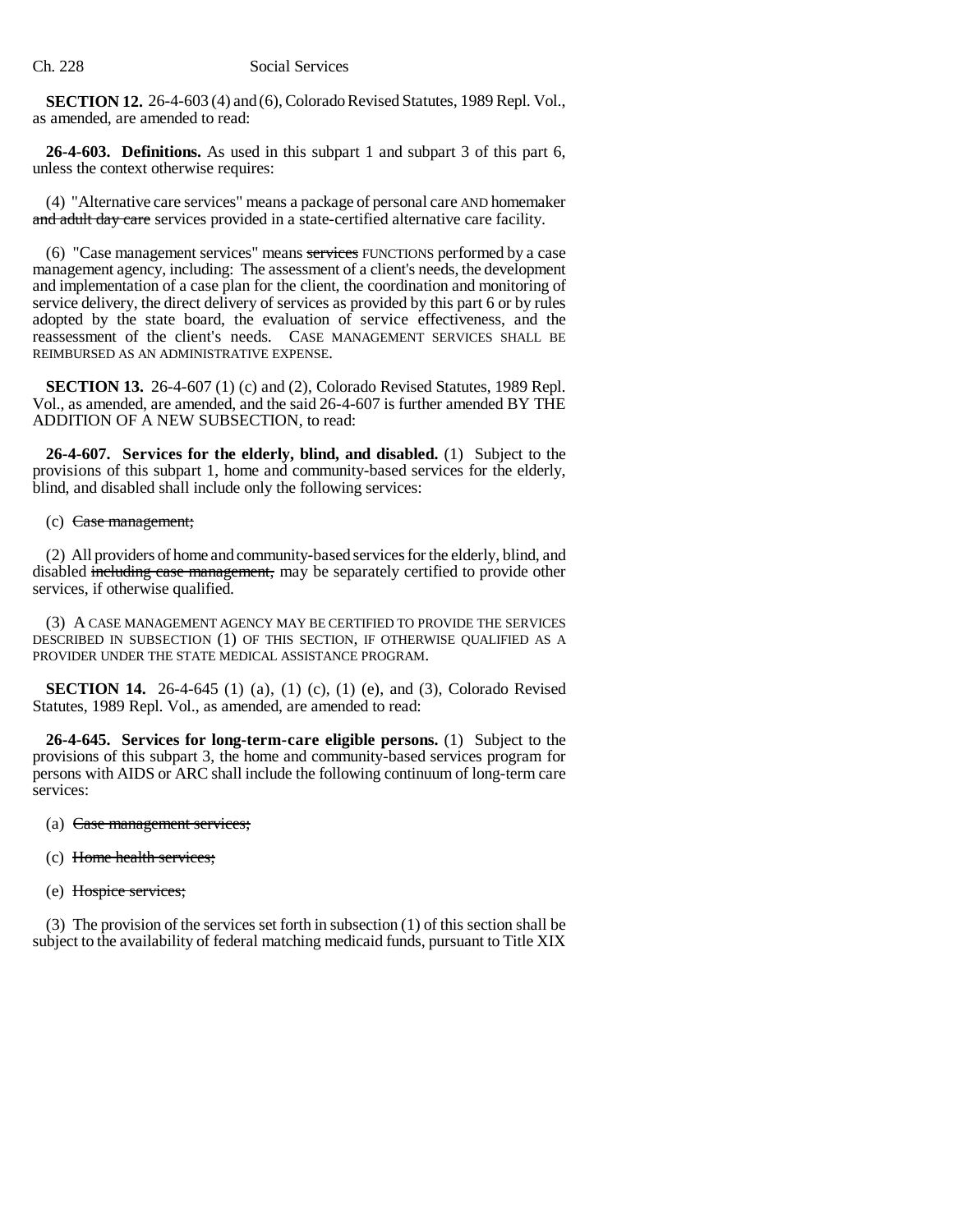Social Services Ch. 228

of the federal "Social Security Act", as amended, for payment of the costs for administration and costs for the provision of such services. CASE MANAGEMENT SERVICES SHALL BE REIMBURSED AS AN ADMINISTRATIVE COST.

**SECTION 15.** Article 4 of title 26, Colorado Revised Statutes, 1989 Repl. Vol., as amended, is amended BY THE ADDITION OF A NEW PART to read:

## PART 7 ALTERNATIVE PLAN FOR PROVIDING MEDICAL ASSISTANCE

**26-4-701. Legislative declaration.** (1) THE GENERAL ASSEMBLY HEREBY FINDS, DETERMINES, AND DECLARES THAT:

(a) COLORADO, LIKE MOST STATES, IS IN A "MEDICAID" CRISIS, DUE SIGNIFICANTLY TO INCREASING MANDATES IMPOSED BY THE FEDERAL GOVERNMENT WITHOUT CORRESPONDING ADJUSTMENTS TO THE FORMULA FOR DETERMINING THE FEDERAL-STATE SHARE IN FINANCING THE MEDICAID PROGRAM;

(b) SUCH FEDERAL MANDATES IN COMBINATION WITH OVERLY BURDENSOME AND COSTLY ADMINISTRATIVE FUNCTIONS ASSOCIATED WITH THE COLORADO MEDICAL ASSISTANCE PROGRAM PRECLUDE THE EXPENDITURE OF MONEYS FOR THE PROVISIONS OF MEDICAL ASSISTANCE TO POOR PERSONS IN THE STATE, MANY OF WHOM ARE CHILDREN;

(c) IF THE TREND OF RAPID ESCALATING COSTS CONTINUES, IT WILL BE IMPOSSIBLE FOR THIS STATE TO CONTINUE TO PARTICIPATE IN THE PROGRAM WITHOUT A DEVASTATING IMPACT ON THE STATE'S BUDGET;

(d) COLORADO HAS AN OPPORTUNITY TO BE IN THE FOREFRONT IN ADOPTING AN INNOVATIVE STATE MEDICAL ASSISTANCE PROGRAM THAT ALLOWS THE STATE TO CONTINUE, IF NOT EXPAND, THE PROVISION OF MEDICAL ASSISTANCE TO ITS IMPOVERISHED CITIZENS, AND TO CONTINUE TO RECEIVE FEDERAL FINANCIAL PARTICIPATION WITHOUT ADHERING TO RESTRICTIVE FEDERAL MANDATES.

(2) THEREFORE, THE GENERAL ASSEMBLY FINDS THAT IT IS APPROPRIATE FOR THE STATE TO STUDY ALTERNATIVE PLANS FOR PROVIDING MEDICAL ASSISTANCE TO ITS POOR AND FOR THE STATE, BASED ON SUCH STUDY, TO ADOPT AN INNOVATIVE STATE MEDICAL ASSISTANCE PROGRAM THAT IS COST-EFFICIENT AND ALLOWS THE STATE TO CONTINUE TO RECEIVE FEDERAL MONEYS, BUT WHICH DOES NOT RESULT IN REDUCING SERVICES OR THE QUALITY OF MEDICAL ASSISTANCE FOR POOR PERSONS IN THIS STATE.

**26-4-702. Alternative plan for medical assistance.** (1) THE STATE DEPARTMENT SHALL CONTRACT WITH THE EXECUTIVE DIRECTOR OF THE OFFICE OF STATE PLANNING AND BUDGETING, REFERRED TO IN THIS PART 7 AS THE DIRECTOR OF OSPB, TO DEVELOP AN ALTERNATIVE PLAN FOR A NONTRADITIONAL MEDICAL ASSISTANCE PROGRAM FOR THIS STATE. IN DEVELOPING THE PLAN, THE DIRECTOR OF OSPB SHALL CONSULT WITH THE STATE AUDITOR, THE LEGISLATIVE AUDIT COMMITTEE, AND THE STATE DEPARTMENT. THE DIRECTOR OF OSPB SHALL SUBMIT A REPORT ON THE DEVELOPMENT OF THE PLAN FOR REVIEW AND ACTION BY THE GENERAL ASSEMBLY IN ACCORDANCE WITH THIS SUBSECTION (1). THE ALTERNATIVE PLAN SHALL BE A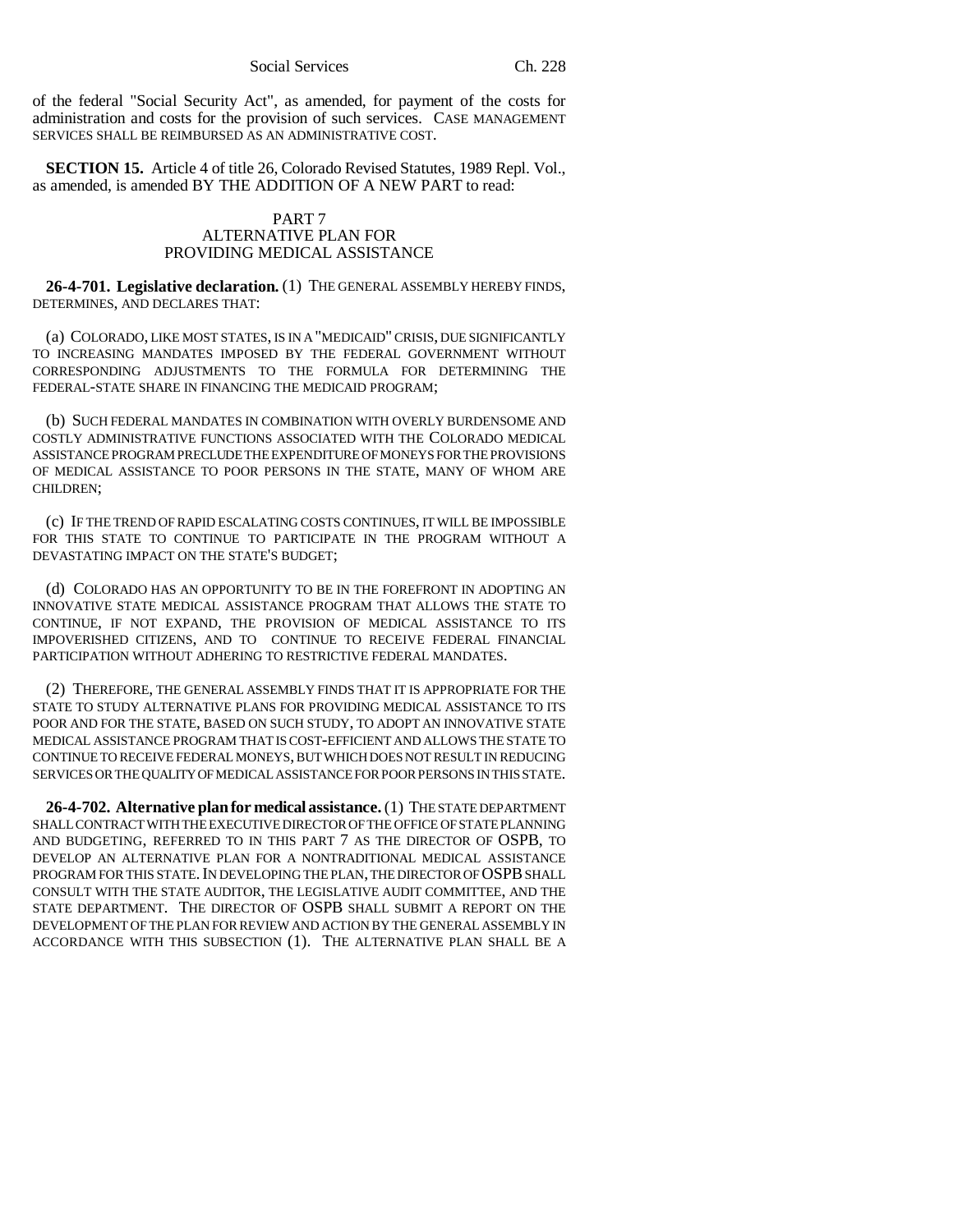#### Ch. 228 Social Services

STATE-STRUCTURED NONTRADITIONAL MEDICAL ASSISTANCE PROGRAM ESTABLISHED UNDER WAIVERS GRANTED BY THE FEDERAL HEALTH CARE FINANCING ADMINISTRATION WHICH IS AN AFFORDABLE COST-CONTAINED PLAN OF CARE FOR AN ELIGIBLE POPULATION. NO LATER THAN DECEMBER 1,1994, THE DIRECTOR OF OSPB SHALL SUBMIT A PRELIMINARY STATUS REPORT ON THE DEVELOPMENT OF THE ALTERNATIVE PLAN AND A FEDERAL WAIVER PROPOSAL FOR THE IMPLEMENTATION OF SUCH PLAN. SUCH REPORT SHALL BE SUBMITTED TO THE LEGISLATIVE COUNCIL, THE HEALTH, ENVIRONMENT, WELFARE, AND INSTITUTIONS COMMITTEES, AND THE JOINT BUDGET COMMITTEE OF THE GENERAL ASSEMBLY. NO LATER THAN APRIL 1, 1995, A FINAL REPORT ON THE ALTERNATIVE PLAN AND FEDERAL WAIVER PROPOSAL SHALL BE SUBMITTED TO THE GENERAL ASSEMBLY FOR REVIEW AND APPROVAL THROUGH THE ADOPTION OF LEGISLATION. THE REPORT SHALL OUTLINE THE PROVISIONS OF THE ALTERNATIVE PLAN AND SHALL SPECIFY WHAT IMPACT THE ALTERNATIVE PLAN HAS ON ANY ONGOING STUDY IN EFFECT ON SAID DATE, THE OUTCOME OF WHICH STUDY PERTAINS TO THE MEDICAL ASSISTANCE PROGRAM, THE MEDICALLY INDIGENT PROGRAM, OR HEALTH CARE FOR THE CITIZENS OF THIS STATE. SUCH STUDIES INCLUDE, BUT ARE NOT LIMITED TO, A STUDY OF COLORADO CARE, A STUDY OF HEALTH CARE CONDUCTED BY THE GOVERNOR'S COST-CONTAINMENT COUNCIL, STUDIES CONDUCTED BY THE COLORADO HEALTH POLICY COUNCIL, AND STUDIES CONDUCTED BY THE HEALTH DATA COMMISSION. IN ADDITION, THE REPORT SHALL SPECIFY WHAT IMPACT THE ALTERNATIVE PLAN HAS ON ANY STATUTE IN EFFECT ON SAID DATE THAT REFORMS THE METHODS FOR PROVIDING MEDICAL ASSISTANCE TO THE POOR OF THIS STATE OR HEALTH CARE TO CITIZENS IN THIS STATE. UPON THE PASSAGE OF LEGISLATION APPROVING THE ALTERNATIVE PLAN AND THE WAIVER PROPOSAL, BUT NO LATER THAN JULY 1, 1996, THE STATE DEPARTMENT AND THE DIRECTOR OF OSPB SHALL SUBMIT THE WAIVER PROPOSAL TO THE FEDERAL HEALTH CARE FINANCING ADMINISTRATION. THE FINAL REPORT SHALL INCLUDE A PRELIMINARY ASSESSMENT OF THE IMPACT OF A STATE MEDICAL ASSISTANCE PROGRAM OPERATED SOLELY WITH STATE FUNDS. THE STUDY AND DEVELOPMENT OF SUCH A PROGRAM SHALL CONTINUE DURING THE PERIOD IN WHICH THE GENERAL ASSEMBLY CONSIDERS THE ALTERNATIVE PLAN FOR A NONTRADITIONAL MEDICAL ASSISTANCE PROGRAM IN ACCORDANCE WITH THE PROVISIONS OF THIS SECTION.

(2) PRIOR TO JULY 1, 1996, THE GENERAL ASSEMBLY SHALL CONSIDER LEGISLATION TO ADOPT AN ALTERNATIVE PROGRAM FOR PROVIDING MEDICAL ASSISTANCE TO POOR PERSONS IN THIS STATE. IT IS THE INTENT OF THE GENERAL ASSEMBLY THAT SUCH PROGRAM ALLOW THE STATE AS MUCH SELF-DIRECTION AND OVERSIGHT OF THE PROGRAM AS POSSIBLE. THE GENERAL ASSEMBLY MAY ADOPT THE PLAN DESCRIBED IN SUBSECTION (1) OF THIS SECTION AS SUBMITTED BY THE DIRECTOR OF OSPB OR MAY ADOPT ANY OTHER ALTERNATIVE PLAN THAT IS DESIGNED TO REDUCE THE COST TO THE STATE OF PARTICIPATING IN THE FEDERAL "MEDICAID PROGRAM". IN THE EVENT THE GENERAL ASSEMBLY ADOPTS A PLAN OTHER THAN THE PLAN FOR WHICH THE STATE DEPARTMENT AND THE DIRECTOR OF OSPB HAVE SUBMITTED A WAIVER, THE STATE DEPARTMENT AND THE DIRECTOR OF OSPB SHALL AMEND THE WAIVER PROPOSAL TO CONFORM WITH THE PLAN ADOPTED BY THE GENERAL ASSEMBLY.

(3) THE DIRECTOR OF OSPB SHALL, IN DEVELOPING ANY PLAN OR WAIVER PROPOSAL DESCRIBED IN THIS SECTION, REPORT ON A REGULAR BASIS TO THE MEMBERS OF THE JOINT BUDGET COMMITTEE, THE LEGISLATIVE COUNCIL, AND THE HEALTH, ENVIRONMENT, WELFARE, AND INSTITUTIONS COMMITTEES OF THE GENERAL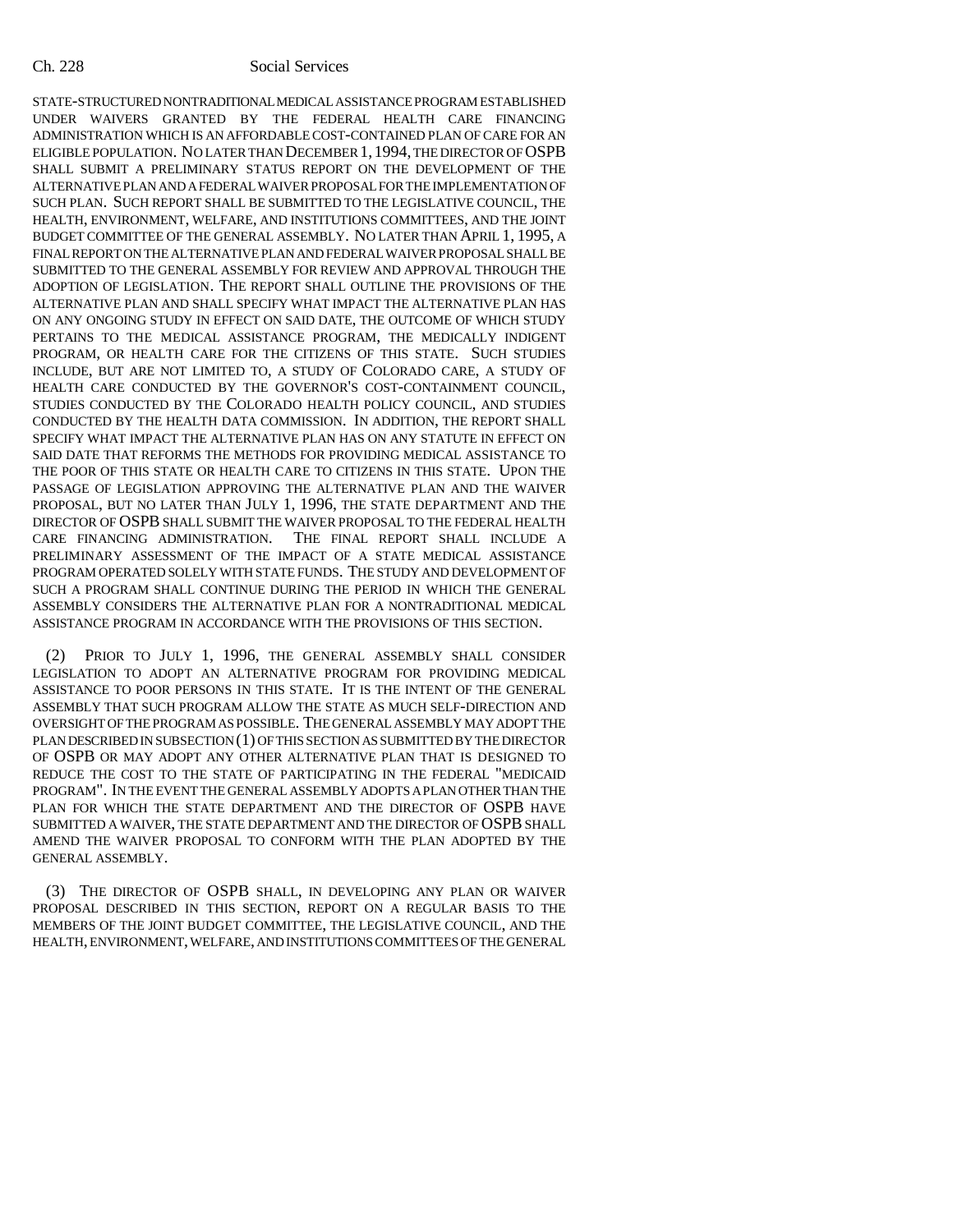ASSEMBLY.

(4) THE STATE DEPARTMENT SHALL COOPERATE WITH THE DIRECTOR OF OSPB IN THE DEVELOPMENT OF THE ALTERNATIVE PLAN IN ACCORDANCE WITH THIS SECTION.

(5) THE EXECUTIVE DIRECTOR OF THE STATE DEPARTMENT IS HEREBY AUTHORIZED TO ACCEPT ON BEHALF OF THE STATE ANY GRANTS OR DONATIONS FROM ANY PRIVATE SOURCE AND ANY PUBLIC MONEYS APPROPRIATED FOR THE PURPOSE OF IMPLEMENTING THIS SECTION.

**26-4-703. Cost-containment and utilization control plan.** (1) THE STATE DEPARTMENT, UPON A DETERMINATION OF FEASIBILITY AND THE PROJECTED COST-SAVINGS BY THE EXECUTIVE DIRECTOR OF SAID DEPARTMENT, IS HEREBY AUTHORIZED TO DEVELOP WRITTEN IMPLEMENTATION PLANS FOR THE FOLLOWING COST-CONTAINMENT AND UTILIZATION CONTROL MEASURES:

(a) THE REALLOCATION OF MEDICALLY INDIGENT PROGRAM MONEYS TO THE MEDICAL ASSISTANCE PROGRAM FOR THE PURPOSE OF INCREASING FEDERAL FINANCIAL PARTICIPATION, THEREBY INCREASING THE AMOUNT OF FUNDS AVAILABLE FOR HEALTH CARE FOR LOW-INCOME PEOPLE IN THIS STATE;

(b) AN ADJUSTMENT TO THE COPAYMENTS FOR HEALTH CARE SERVICES, WHICH COPAYMENTS ARE REQUIRED OF MEDICAL ASSISTANCE RECIPIENTS. SUCH ADJUSTMENT MAY INCLUDE THE IMPOSITION OF A COPAYMENT FROM RECIPIENTS EXEMPTED BY FEDERAL REGULATIONS.

(c) THE IMPOSITION OF SERVICE LIMITS ON SPECIFIC MEDICAL AND HEALTH CARE SERVICES;

(d) (I) COMPETITIVE PROCUREMENT AND CONTRACTING FOR HEALTH CARE SERVICES. HOWEVER, FACTORS CONCERNING THE SELECTION OF ENTITIES AND METHODS TO DELIVER HEALTH CARE PURSUANT TO THIS ARTICLE SHALL BE ASSESSED AND SUCH ASSESSMENT SHALL BE SPECIFICALLY ADDRESSED IN THE STATE'S IMPLEMENTATION PLANS. THE FACTORS TO BE ASSESSED SHALL INCLUDE, BUT ARE NOT LIMITED TO, ALL OF THE FOLLOWING:

(A) ACCESS TO NECESSARY QUALITY MEDICAL SERVICES WITHIN OR NEAR COMMUNITIES IN WHICH MEDICAL ASSISTANCE RECIPIENTS AND THEIR FAMILIES RESIDE;

(B) SPECIAL NEEDS OF CLIENT POPULATIONS WITHIN THE COMMUNITIES, INCLUDING BUT NOT LIMITED TO, DEVELOPMENTAL, PHYSICAL, MENTAL, CULTURAL, AND LANGUAGE NEEDS;

(C) ECONOMIC IMPACT UPON COMMUNITIES BASED ON INFORMATION WHICH SHALL BE OBTAINED FROM THE OFFICE OF STATE PLANNING AND BUDGETING;

(D) PRESCRIBING PRACTICES;

(E) DISCRIMINATORY PRICING OF GOODS AND SERVICES;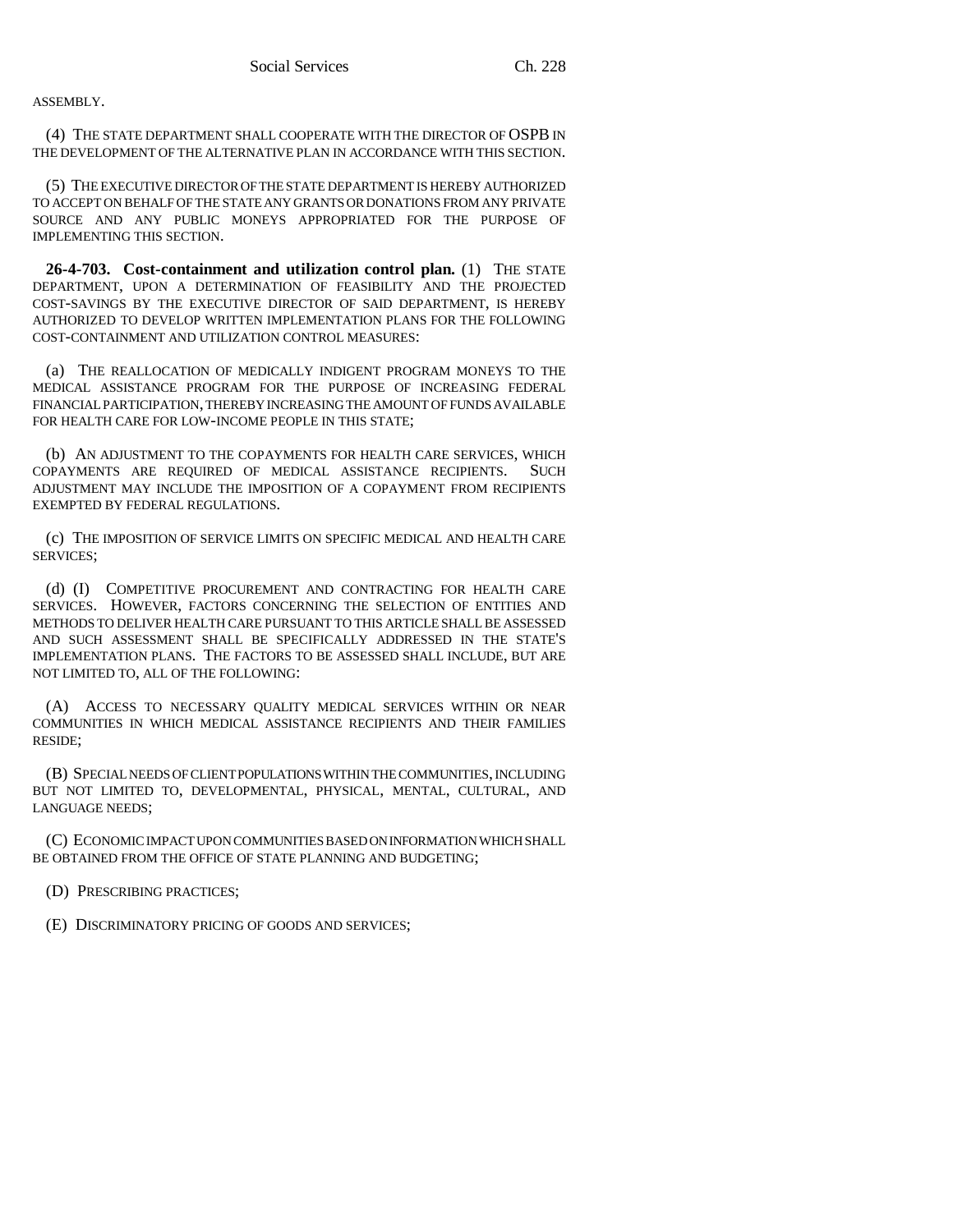(F) DRUG UTILIZATION REVIEW;

(G) COST-SAVINGS DERIVED FROM ELECTRONIC MANAGED CARE, CONSIDERING APPROPRIATE IMPLEMENTATION SEQUENCING ISSUES;

(H) IMPACT ON RESIDENCY TRAINING PROGRAMS;

(I) THE LIVING SITUATION OF MEDICAL ASSISTANCE RECIPIENTS WHO RECEIVE SERVICE IN RESIDENTIAL OR HEALTH CARE FACILITY SETTINGS WITH CONSIDERATION OF THE IMPACT THAT POTENTIAL INVOLUNTARY TRANSFERS OR ADVERSE ACTIONS MAY HAVE ON A PATIENT'S HEALTH OR PSYCHO-SOCIAL WELL-BEING;

(J) THE FEASIBILITY OF ALLOWING ANY VENDOR THAT CAN MEET THE RATE AND SERVICE STANDARDS ESTABLISHED IN THE BIDDING PROCESS TO CONTRACT AND DELIVER HEALTH CARE SERVICES.

(II) MEDICAID PATIENTS WHO HAVE RESIDED IN A PARTICULAR RESIDENTIAL FACILITY FOR ONE YEAR OR LONGER WILL NOT BE INVOLUNTARILY TRANSFERRED TO OTHER FACILITIES SOLELY AS A RESULT OF THE STATE'S IMPLEMENTATION OF A COMPETITIVE BIDDING OR SELECTIVE CONTRACTING PROCESS.

(e) THE REQUIREMENT THAT REIMBURSEMENT CLAIMS BY VENDORS BE RECEIVED BY THE FISCAL AGENT FOR THE STATE DEPARTMENT WITHIN ONE HUNDRED TWENTY DAYS AFTER THE DATE ON WHICH ANY IN-PATIENT HOSPITAL, HOME HEALTH, HOSPICE, OR HOME AND COMMUNITY-BASED SERVICES, INCLUDING SERVICES FOR THE ELDERLY, BLIND, AND DISABLED, SERVICES FOR THE DEVELOPMENTALLY DISABLED, AND SERVICES FOR PERSONS LIVING WITH AIDS, ARE RENDERED OR AFTER THE MEDICARE PROCESSING DATE FOR ANY MEDICARE CROSSOVER CLAIM AND WITHIN ONE HUNDRED TWENTY DAYS AFTER THE DATE OF SERVICE FOR ANY OTHER HEALTH CARE SERVICE. SUCH MEASURE SHALL PROVIDE FOR THE DENIAL OF PAYMENT FOR ANY LATE SUBMITTAL, UNLESS SUCH SUBMITTAL WAS BEYOND THE VENDOR'S CONTROL. THE PROVISION IN THIS PARAGRAPH (e) SHALL BE IMPLEMENTED ONLY UPON A DETERMINATION BY THE EXECUTIVE DIRECTOR THAT ADEQUATE MECHANISMS ARE IN PLACE TO ASSURE THAT CLAIMS ARE NOT FOUND TO BE OUT OF TIMELY FILING DUE TO DELAYS IN ELIGIBILITY DETERMINATION BEYOND THE CONTROL OF HEALTH CARE PROVIDERS.

(2) THE EXECUTIVE DIRECTOR OF THE STATE DEPARTMENT, IN DEVELOPING COST-CONTAINMENT AND UTILIZATION CONTROL MEASURES, SHALL, ON A REGULAR BASIS, CONSULT FULLY WITH THE MEMBERS OF THE STATE MEDICAL ASSISTANCE AND SERVICES ADVISORY COUNCIL CREATED IN SECTION 26-4-108, REPRESENTATIVES OF AFFECTED PROVIDER AND CLIENT ORGANIZATIONS THROUGHOUT THE STATE, MEMBERS OF THE JOINT BUDGET COMMITTEE AND THE HEALTH, ENVIRONMENT, WELFARE, AND INSTITUTIONS COMMITTEES OF THE GENERAL ASSEMBLY, AND THE STATE BOARD OF SOCIAL SERVICES.

(3) ON OR BEFORE DECEMBER 31, 1993, THE STATE DEPARTMENT SHALL SEEK ANY WAIVER NECESSARY FOR THE IMPLEMENTATION OF THE COST-CONTAINMENT AND UTILIZATION CONTROL MEASURES DESCRIBED IN PARAGRAPHS (a) TO (e) OF SUBSECTION (1) OF THIS SECTION.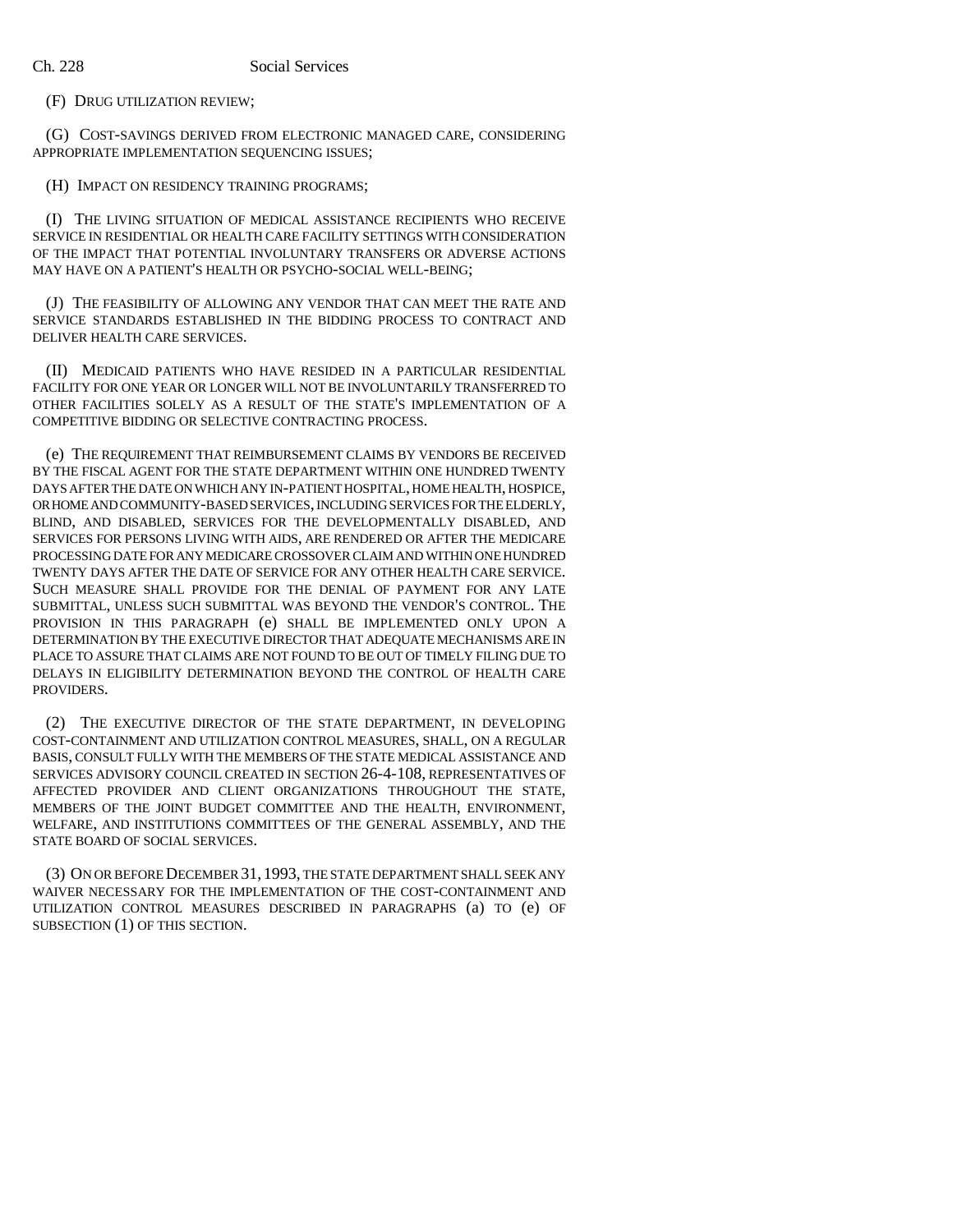#### Social Services Ch. 228

(4) UPON RECEIPT OF NECESSARY FEDERAL WAIVERS FOR COST-CONTAINMENT AND UTILIZATION CONTROL MEASURES AND UPON REVIEW AND APPROVAL OF THE GENERAL ASSEMBLY THROUGH THE ADOPTION OF AUTHORIZING LEGISLATION, THE STATE DEPARTMENT SHALL ADOPT RULES NECESSARY FOR THE IMPLEMENTATION OF MEASURES APPROVED BY THE GENERAL ASSEMBLY AND, IF APPLICABLE, AUTHORIZED BY A FEDERAL WAIVER. PRIOR TO OBTAINING APPROVAL BY THE GENERAL ASSEMBLY, THE STATE DEPARTMENT'S PLANS TO IMPLEMENT COST-CONTAINMENT AND UTILIZATION CONTROL MEASURES SHALL BE REVIEWED BY REPRESENTATIVES OF AFFECTED PROVIDER AND CLIENT ORGANIZATIONS THROUGHOUT THE STATE.

**26-4-704. Medical assistance reform advisory committee.** (1) IN ORDER FOR THE AGENCY RESPONSIBLE FOR DEVELOPING AN ALTERNATIVE PLAN FOR A NONTRADITIONAL MEDICAL ASSISTANCE PROGRAM FOR THE STATE, IN ACCORDANCE WITH SECTION 26-4-702, TO OBTAIN SUFFICIENT INPUT IN DEVELOPING SUCH PLAN, THERE IS HEREBY ESTABLISHED A MEDICAL ASSISTANCE REFORM ADVISORY COMMITTEE. THE MEMBERSHIP OF THE COMMITTEE SHALL CONSIST OF FOURTEEN MEMBERS WHO SHALL BE SELECTED AS FOLLOWS:

(a) THE SPEAKER AND THE MINORITY LEADER OF THE HOUSE OF REPRESENTATIVES AND THE PRESIDENT AND MINORITY LEADER OF THE SENATE SHALL EACH APPOINT ONE LEGISLATIVE MEMBER TO SERVE ON THE COMMITTEE AND SHALL JOINTLY APPOINT ONE OF THOSE MEMBERS TO SERVE AS THE CHAIR OF THE COMMITTEE;

(b) THE SPEAKER OF THE HOUSE OF REPRESENTATIVES AND THE PRESIDENT OF THE SENATE SHALL JOINTLY APPOINT THREE MEMBERS EACH OF WHOM SHALL RESPECTIVELY REPRESENT VENDORS WHO PARTICIPATE IN THE MEDICAL ASSISTANCE PROGRAM, CONSUMERS UNDER THE MEDICAL ASSISTANCE PROGRAM OR CONSUMER ADVOCATES THEREFOR, AND MEMBERS OF THE GENERAL PUBLIC;

(c) THE GOVERNOR SHALL APPOINT SEVEN MEMBERS, WHO SHALL BE SELECTED FROM AMONG REPRESENTATIVES OF THE GROUPS DESCRIBED IN PARAGRAPH (b) OF THIS SUBSECTION (1).

(2) APPOINTMENTS TO THE COMMITTEE SHALL BE MADE NO LATER THAN JANUARY 1, 1994. THE MEMBERS OF THE COMMITTEE SHALL SERVE WITHOUT COMPENSATION.

(3) THE ADVISORY COMMITTEE SHALL MEET WITH THE AGENCY RESPONSIBLE FOR DEVELOPING THE ALTERNATIVE PLAN IN ACCORDANCE WITH SECTION 26-4-702 ON A MONTHLY BASIS TO REVIEW AND PROVIDE INPUT ON THE DEVELOPMENT OF SUCH PLAN.

**SECTION 16. Appropriation in 1993 long bill to be adjusted.** For the implementation of this act, the appropriation made in the annual general appropriation act for the fiscal year beginning July 1, 1993, to the department of social services for medical programs, shall be adjusted as follows: The federal fund appropriation is decreased by fifty-six thousand three hundred seventy-one dollars (\$56,371), and the general fund appropriation is increased by fifty-six thousand three hundred seventy-one dollars (\$56,371) and shall be subject to the "(M)" notation as defined in the general appropriation act.